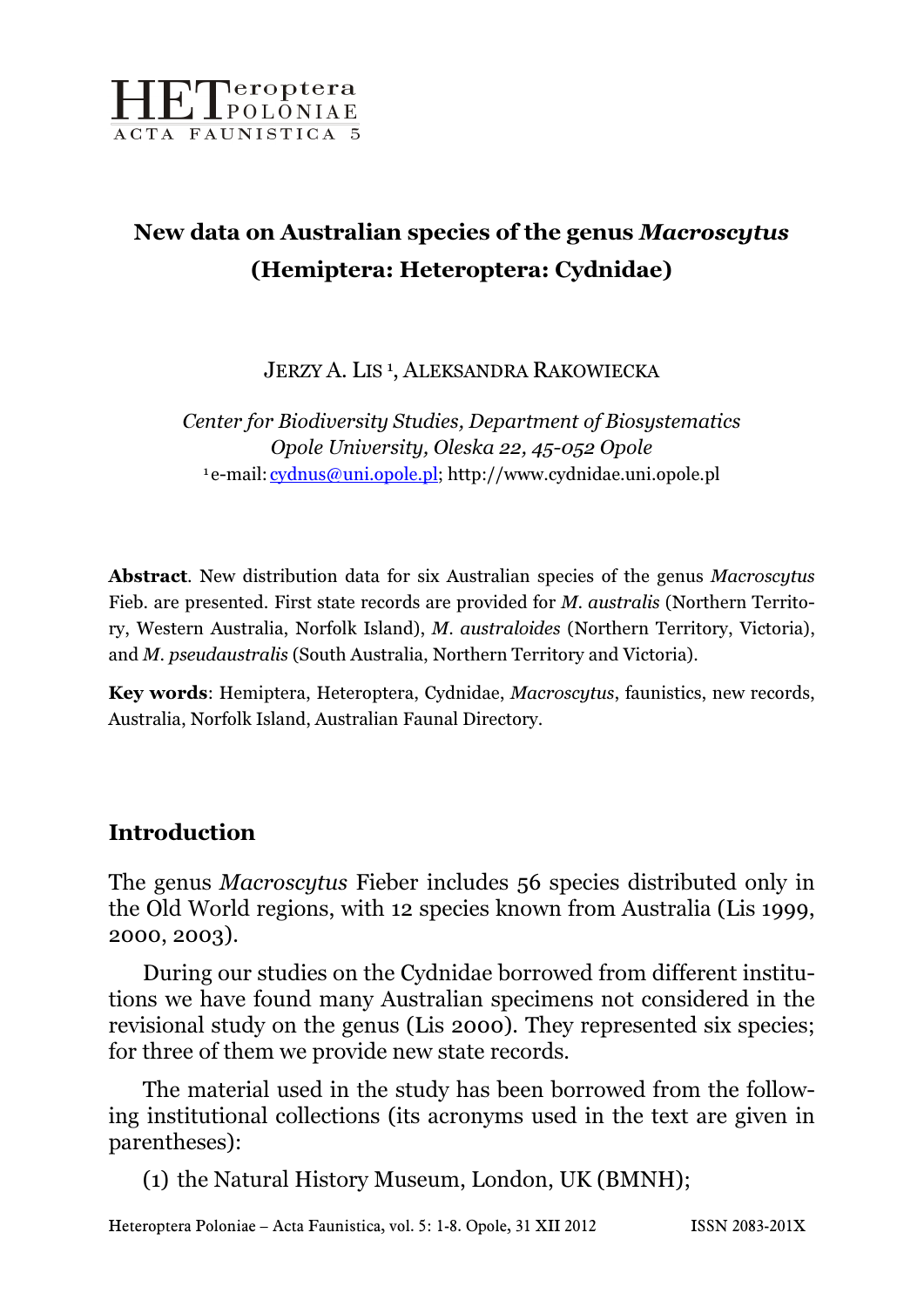- (3) Department of Primary Industries, Mareeba, Australia (DPI);
- (4) E. Heiss Collection, Tiroles Landesmuseum, Innsbruck (EHC);
- (5) Museum of Zoology, Lund University, Sweden (MZLU);
- (6) National Museum of Victoria, Melbourne, Australia (NMV);
- (7) Museums and Galleries of the Northern Territory, Darwin, Australia (NTM);
- (8) South Australian Museum, Adelaide, Australia (SAM);
- (9) Queensland Museum, Brisbane, Australia (QM);
- (10) University of Queensland Insects Collection, Brisbane, Australia (UQIC);
- (11) Western Australian Museum, Perth, Australia (WAM); Zoologische Staatssammlung München, Germany (ZSMC).

Distribution data for each species follow Lis (1999, 2000).

## New records

## Macroscytus annulipoides J. A. Lis, 1999

### Material examined

**Queensland**: 1 ex., Iron Range, Cape York Pen., N. Old, 26 May - 2 June 1971, B. K. Cantrell (UQIC); 1 ex., Ec Qld., Sarina, 31. I - 1. II. 64, J. Sedlacek, M.V. Light Trap (BPBM); 1 ex., Mt. Webb Nat. Park, 50 km N. Cooktown, Qld., 11-14 July 1976, G. B. & S. R. Monteith (QM).

## **Distribution**

Endemic to Australia (known only from Queensland).

## Macroscytus arnhemicus J.A. Lis, 1999

## Material examined

Northern Territory: 1 ex., N. T., Victoria R., 7km W Timber Ck., Police Stn, M.V. Light, 16Nov.1984, M. Malipatil (NTM).

### **Distribution**

Endemic to Australia (known only from Queensland, and Northern Territory).

Heteroptera Poloniae – Acta Faunistica, vol. 5: 1-8. Opole, 31 XII 2012 ISSN 2083-201X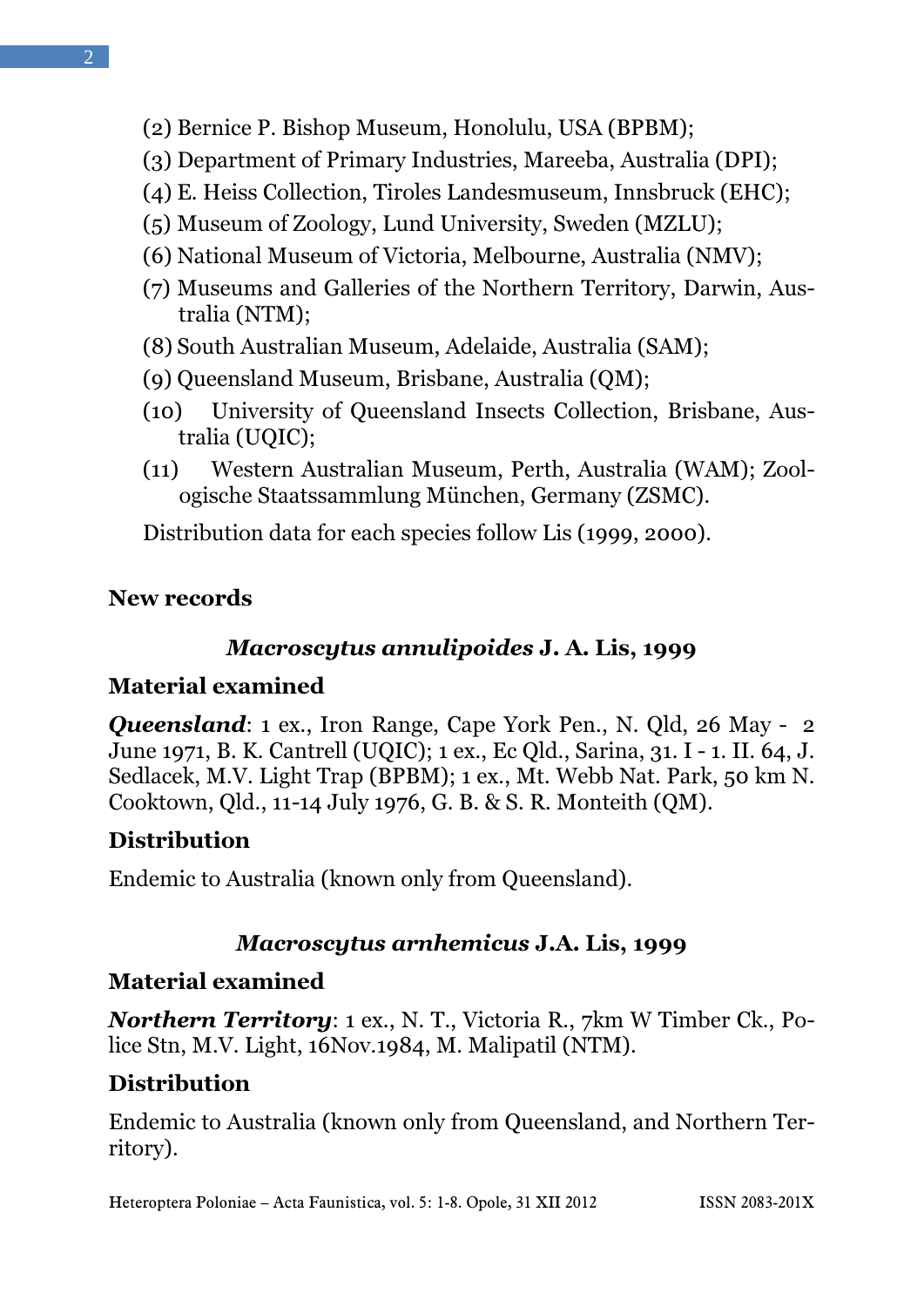#### Macroscytus australis (Erichson, 1842)

#### Material examined

**New South Wales:** 2 exx., Sydney, N. S. W., 1900-1903, J. J. Walker, 1910-384, British Museum, London 5468 (BMNH); 1 ex., N. S. W., Wilcannia, at light. 22 Jan. 1974, G. F. Gross (SAM); 1 ex., N. S. W., Broken Hill, 11 November 1976, G. F. Gross (SAM); 3 exx., Tooloom Rge., C2000'N. N. S. W., May '58, Darlington (SAM).

Northern Territory: 1 ex., Australia N.T., Ayers Rock, 29 X 89, Heiss (EHC).

Queensland: 1 ex., Mackay, Qld., II 1964, J. E. Dunwoody (UQIC); Bakerville, N. Qld., 1 ex., 20-XII- 1969, 1 ex., 22-XII-1969, J. D. Brown, water trap (DPI); 1 ex., Bakervile N. Qld., March 1970, J. H. Barrett, ex oil bath (DPI); 2 exx., Atherton Q., 3-XII-1972, J. A. Barrett, Water trap (DPI); 5 exx., 1 ex., under dung (marname), Atherton, 10-I-1973, J. H. Barrett (DPI); Tolga Q., x lettuce, 1-X-1970, J. H. Barrett (DPI); 1 ex., Lamington Nat., Pk., S. E. Qld., 17-21.V.1965, S. R. Curtis (UQIC); 1 ex., Gympie, Q., 9-V-1965, B. A. Mooney (UQIC); 1 ex., Blackhall, Qld., 27- II-1975, R. Easton (NMV); 2 exx., Cato Is., Soomls. E.N.E. Brisbane, July 1965, F.J. Briggs (NMV); 2 exx., Blackhall, Qld., 27.II.1975, R. Easton (NMV); 1 ex., Ferntrea, Cooly, 22.9.10, D. by F. P. Spry, 5.10.22 (NMV); 1 ex., Mt. Tambourine, Q., A. M. Lea (SAM).

**South Australia**: 2 exx., L. Torrens nr Beda Hill,  $31^{\circ}51'$   $137^{\circ}37'$ , Pitfall 4-5 Dec. 1989, J.A. Forrest (SAM); 2 exx., Underdale, S.A. 12-13 Feb. 1966, G. F. Gross (SAM); 1 ex., S. Aust., Lake Eyre N., Sulphur Pen., Maoigan, Gulf, 8 Nov. 1966, G. F. Gross (SAM); 1 ex., S. Aust. Mt. Lofty Rgs., Brown Hill Ck., litter, 27 July. 1978, P. J. M. Greenslade (SAM); 1 ex., S. Aust., Windy Crk., just below Aroona Dam, 10km SW Copley, at light, 24 Nov. 1975, G.F Gross (SAM); 1 ex., S. Aust., Eyre N. Madigan Gulf, dead on salt surface, 29 Oct. 1966, G.F. Gross (SAM); 1 ex., Morgan, S. Australia, A. M. Lea (SAM); 1 ex., Mt. Lofty Rgs., S. Australia, N. B. Tindale, in tussocks (SAM); 1 ex., S. Aust., Bridgewater Engelbrook, Res. Pitfall horth west slope, 8 Feb 1984, Euc. G. Baker (SAM); 1 ex., Coorong Shore, 2ml., NW Wood's well, S.A., under bushes, 13 Jan. 1971 (SAM); 1 ex., Owieandana, N Flinders Ra., Hale & Tindale (SAM); 1 ex., Darlington, S. A., 30 Jan. 1964, D. Burtt (SAM); 4 exx., S. Aust., Cullyamurra WH, Coopers Creek, 140°50'E 27°42'S, pitfalls, 21-24 Sept. 1990, J. Shaw, ANZSES survey (SAM); 1 ex., S. Aust., Marion Gay, Yorke Pen., pit traps, 5 Nov. 1981, E. Matthews (SAM); 1 ex., S. Aust., SE 13km NW Frances pitfall, Euc. leucoxylon woodland, 7-10 Dec. 1993,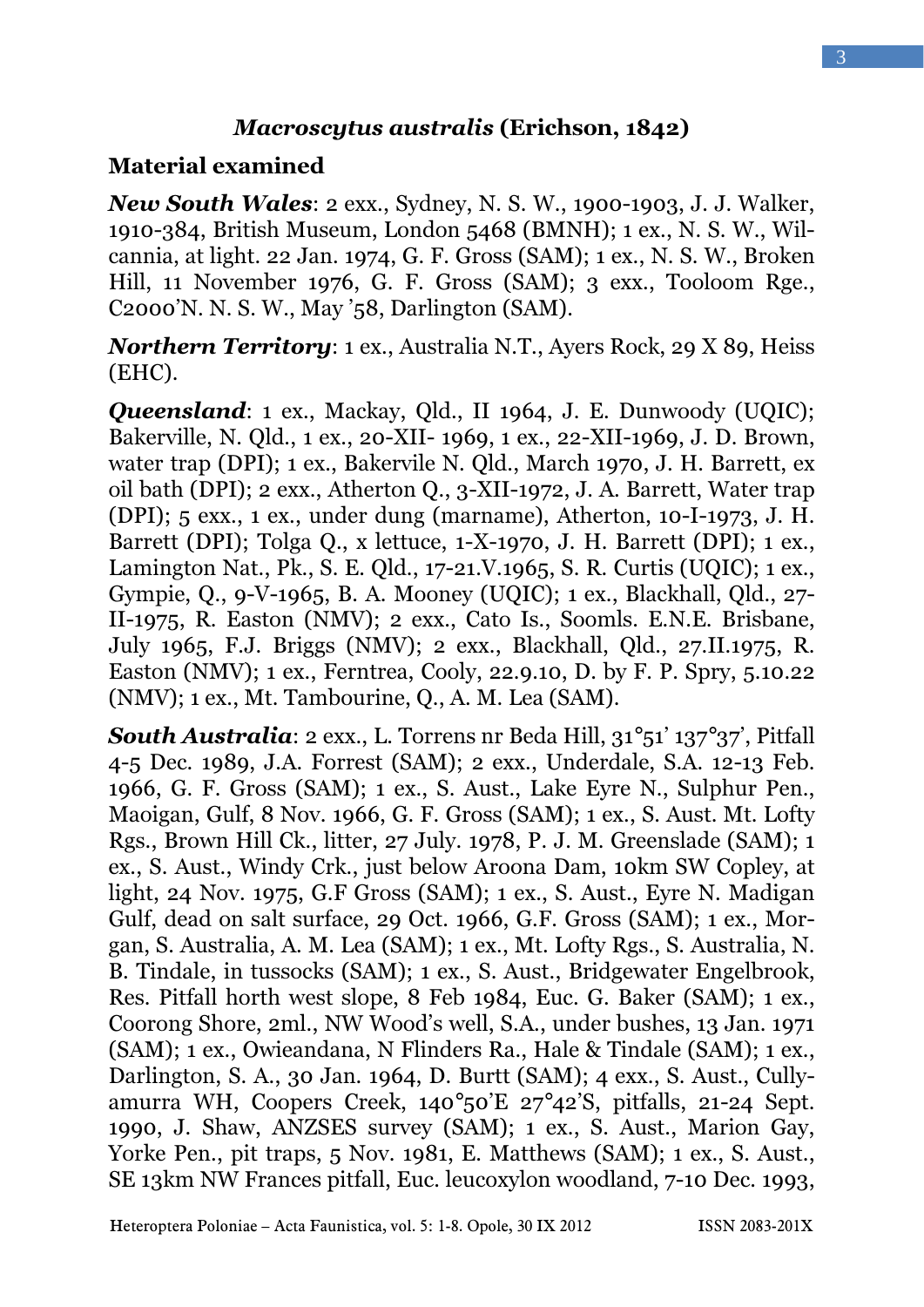T. Croft, G. Carpenter (SAM); 1 ex., S. Aust. bet. L. Torrens (nr Beda Hill) and Bookaloo Siding, 4 & 6 Dec. 1989, vehicle net, J.A. Forrest (SAM); 1 ex., S. Aust., Callana, 26. May 1933, Tindale & Hackett (SAM).

Victoria: 1 ex., Grampians, Vic., 16. Dec. 1966, A. Meboiss (NMV).

Western Australia: 1 ex., Greenwood (Perth), 26 Jan. 1977, P.G. Kendrick (WAM); 4 exx., Capel, WA., Forrest Beach, 29 September '89, R. Patterson (WAM); 1 ex., W.A., Clover Dale Hasd, 32.15 S 116.41 E, 30-IV-1979, J.R. Hanley (NTM); 1 ex., Darlington (Perth), June 1976, G. H. Lowe (WAM); 2 exx., Bunbury, Big Swamp, 20 November 1985, among graminea, R. Patterson 144 (WAM); 1 ex., W. A., Lake Gwelup, 1-XII-1979, Hanley K. (NTM); 1 ex., Australien, WA 93, Stirling Rge, Toolbrunup, Pk. 1000m, 27.11.1987, M. Baehr (ZSMC); 1 ex., Bunbury, WA, Big Swamp, 20 November 1985, among graminea, R. Patteron T143 (WAM); 1 ex., Parmelia, near Kwinana, 2 Nov. 1987, A. E. De Jong (WAM); 1 ex., Capal, WA, Forrest Beach, 29 September '89, R. Patterson L99 (WAM); 1 ex., Rottnest Is., 22-24. XII. 1965, J. A. Grant, B. M. / CSIRO Expedition, B. M. 1973-346 (BMNH); 1 ex., Joondana (Perth), Western Australia, 19. Jan. 1984, C. Pergoloni (WAM); 1 ex., Applecross, W. Australia, G. H. Riley, 27.III.1965 (WAM); 1 ex., SW Australia, Tammin, 23-24.II.1952, T. Gislen (WAM).

Norfolk Island: 1 ex., Norfolk I. (SAM).

## Distribution

Till now, from Australia recorded in New South Wales, Queensland, South Australia, Tasmania, and Victoria. Known also from Lord Howe Island, New Britain, New Caledonia, New Zealand, and Java (in Indonesia). New to Norfolk Island, Australian Northern Territory and Western Australia.

### Macroscytus australoides J. A. Lis, 1999

## Material examined

Queensland: SEQ: 25°25' S x 149°58' E, Taroom District, BS24, Vine Thicket on hill, 3 exx., 12 Nov 96 - Jan 1997, P. Lawless, pitfall 125, QM Reg. Nos. T35911, T35908, T35909, (QM), 3 exx.,10 Sep - 12 Nov 1996, P. Lawless, pitfall 124, QM Reg. Nos. T35883; T35885, T35882 (QM); 2 exx., SEQ: 25°27' S x 150°02' E, Taroom District, Boggomoss No. 8, 11 Nov 96- Jan 1997, OF, P. Lawless, Pitfall 103, QM Reg. No. T35877,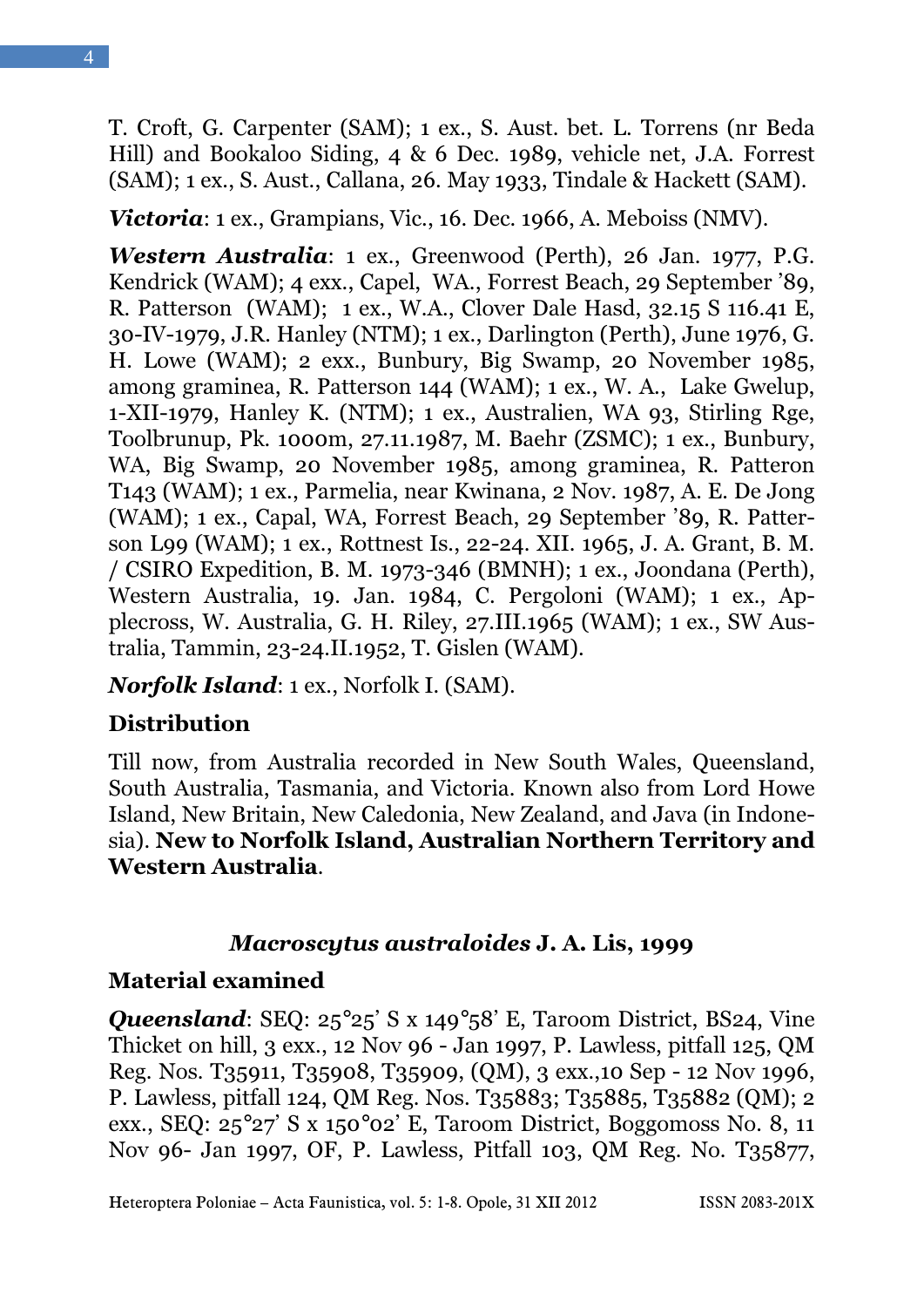T35875 (QM); 1 ex., Aust: Qld: SE: Taroom District, Boggomoss 8, 12 Nov 1996, G. B. Monteith, QM Berlesate No. 914, 25°27' S x 150°02' E, open forest 180m, sieved leaf litter, QM Reg. No. T31360 (QM); Lake Broadwater via Dalby, S. E. QLD, 1 ex., 3 Jan- 25 Feb 1986, 2 exx., 19 Feb- 26 Mar 1985, 3 exx., 17 May- 24 Nov 1985, Qld Museum & M. Bennie, Pitfall traps (Site 1, Site 3, Site 5) (QM); 2 exx., SEQ: 25°27' S x 150°02' E, Boggomoss No. 8., via Taroom, 12-13 Nov 1996, G. B. Monteith, Dung Trap 076 (QM); 1 ex., Brisbane, 2. 4. 47, C. Hoey (UQIC); 1 ex., Australia: Qld, Rockhampton, 26-27. XI. 1967, J. & M. Sedlacek Collectors, Bishop (BPBM); 1 ex., Ellis Beach, N. Qld., 15. VIII. 1966, D. Smith (UQIC).

New South Wales: 1 ex., Macleay R[iver], Australia Helms Collection (BPBM); 1 ex., Sydney, N.S.W., 1910-1913, J. J. Walker, 1910-384, British Museum London (BMNH); 1 ex., Rozelle, N. S. W. 5. 2. 61, P. Reavell, British Museum, London 5468 (BMNH); 1 ex., N.S.W., Broken Hill, at light, 10 Nov 1976, G. F. Gross, S. Aust. Museum specimen (SAM); 1 ex., Narara NSW, 29- II-'73, ENT- 764, Museum of Victoria, Melbourne (NMV); 1 ex., Upper Williams R., N. S. W., Oct. 1926, Lea & Wilson, ENT- 764, Museum of Victoria, Melbourne (NMV); 1 ex., Calclavell, N. S. W., 15.10. 51. V. Robb, ENT- 764, Museum of Victoria, Melbourne (NMV).

Northern Territory: 1 ex., 12. 23S 132. 56E, 7km NW by N of Cahills Crossing, (East Alligator R.), N. T., 27 v. 1973, T. Weir & N. Forrester, 9201, Northern Territory Museum Specimen (NTM); 1 ex., 24. 04S 132. 44E, Palm Valley, Finke Gorge Nat. Pk., 10-12. VIII. 1974. NT, T. Weir & T. Angeles (NTM).

South Australia: 1 ex., S. Australia: York Town, 27. II. 1966, J. A. Grant, B. M./CSIRO Expedition, B. M. 1973-346 (BMNH); 1 ex., Sth Aust., 10km. S. W. of Strathalbyn, Mid Dec. 1974, P. B. McQuillan, S. Aust. Museum Specimen (SAM); 1 ex., Whyalla, S. A., 23. 8. U. J. D. S., ENT- 764, Museum of Victoria, Melbourne (NMV); 1 ex., S. Aust., Nr Agnes Creek Stn., 11 Oct. 1977, G. F. Gross, J. A. Forrest, S. Aust. Museum specimen (SAM); 2 exx., Sth. Aust., Normanville, 28 Jan 1973, C. A. Versteeg, S. Aust. Museum specimen (SAM); 1 ex., S. Aust., 3.3km S Beachport, 37°28' 140°03', pitfall, 10 Nov. 1980, L. Queale, S. Aust. Museum specimen (SAM); 1 ex., Pittochery Stn., S. A., 10 Nov 1968, A. W. Forbes, S. Aust. Museum specimen (SAM); 1 ex., Murray Bridge, S. Aus., S. Aust. Museum specimen (SAM); 1 ex., S. Aust., Lake just E Coolabarlow Bore, 21 Nov. 1975, GF Gross, S. Aust. Museum specimen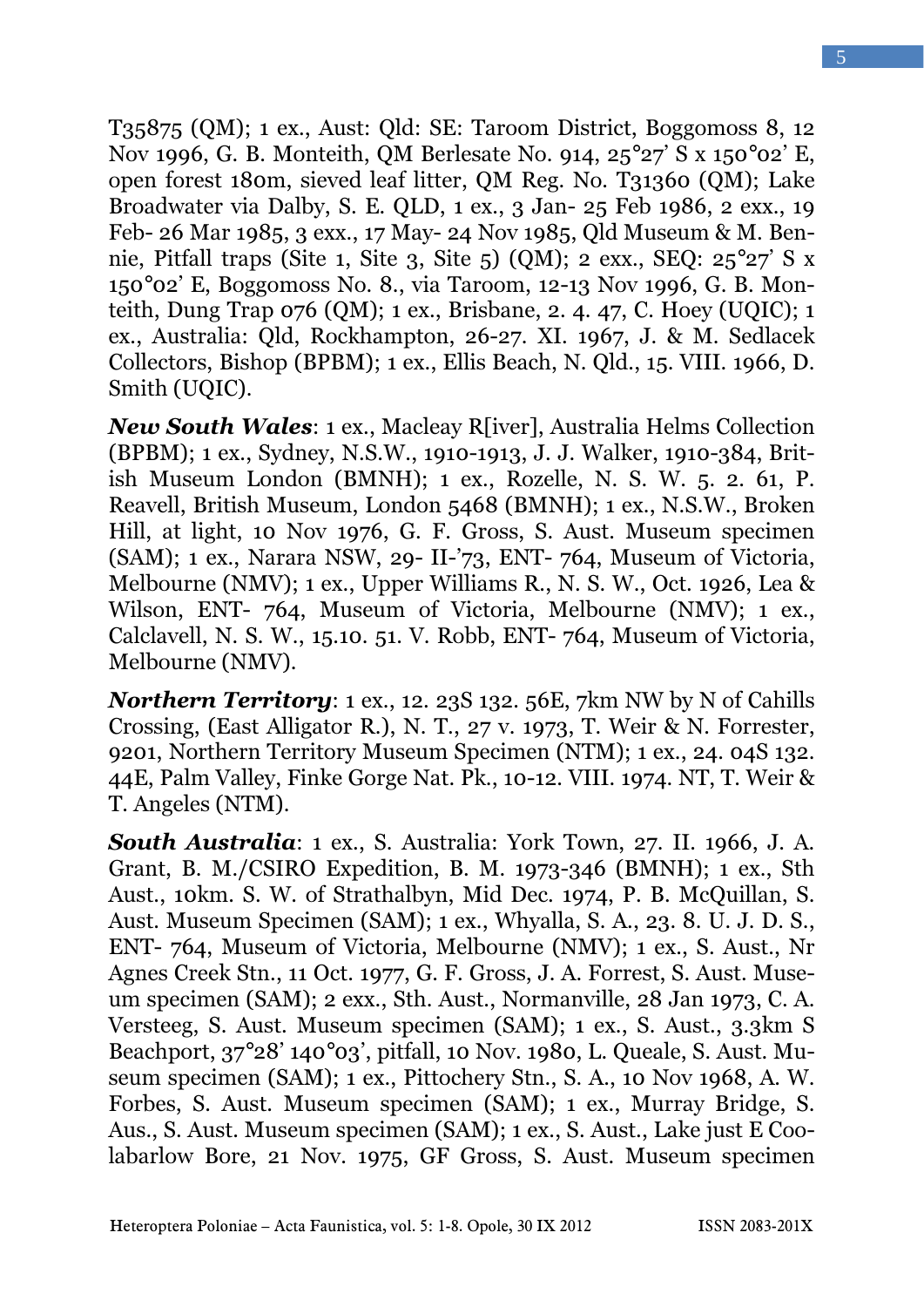6

(SAM); 1 ex., S. Aust., Blackwood, 10 Sep 68, Noel McFarland, under weeds, S. Aust. Museum specimen (SAM); 1 ex., Yurgo, S. A., May 1956, M. H. Hopgood, S. Aust. Museum specimen (SAM); 1 ex., S. Aust., K. I. Flinders Chase, Ravine des Casoars, nr ford, pitfall, 2-7 Nov 1990, E. G. Matthews & J. A. Forrest (SAM). Victoria: 1 ex., Upper Macalister, Rv above Howitt Plain, 22/Feb/1978, N. M. V. Survey Dept., G.R.E.S. Mc1 no., M. V. Light (NTM); 1ex., St. Albens, Victoria, J. E. Dixon, J. E. Dixon Collection, Don. Jan. 1940, ENT- 764, Museum of Victoria, Melbourne (NMV); 1 ex., Braybrook, Aug 1923, J. E. Dixon Collection, Don. Jan. 1940, ENT- 764, Museum of Victoria, Melbourne (NMV).

Western Australia: 1 ex., Applecross (Perth), 4 Feb. 1989, F. H. Uther Baker, Western Australian Museum Collection (WAM); 1 ex., Kings Park (Perth), Western Australia, 25 March 1992, R. Dixon & K. Keys, ex pitfall trap, lovekin burnt/logged area, Western Australian Museum Collection, 95/1103 (WAM).

## **Distribution**

Endemic to Australia (South Australia, New South Wales, Queensland, Western Australia). However, the Australian Faunal Directory (Cassis et al. 2012) listed only South Australia for this species (basing on the species type material – see: Lis 1999), but subsequent data (Lis 2000) were not considered. New to Northern Territory and Victoria.

## Macroscytus piceus (Westwood, 1837)

## Material examined

Western Australia: 1 ex., Eneabba (29°49' S, 115°16' E), W. Aust., 26. 12. 83, At light, R. P. McMillan (WAM).

## **Distribution**

Known from Australia (Northern Territory, Queensland, South Australia, Tasmania, Western Australia), and Indonesia (Sumba Island).

## Macroscytus pseudaustralis J. A. Lis, 1999

## Material examined

Western Australia: 1 ex., Walkaway, near Greenjugh, Western Australia, 28 Aug. 1979, R. P. McMillan, Western Australian Museum Col-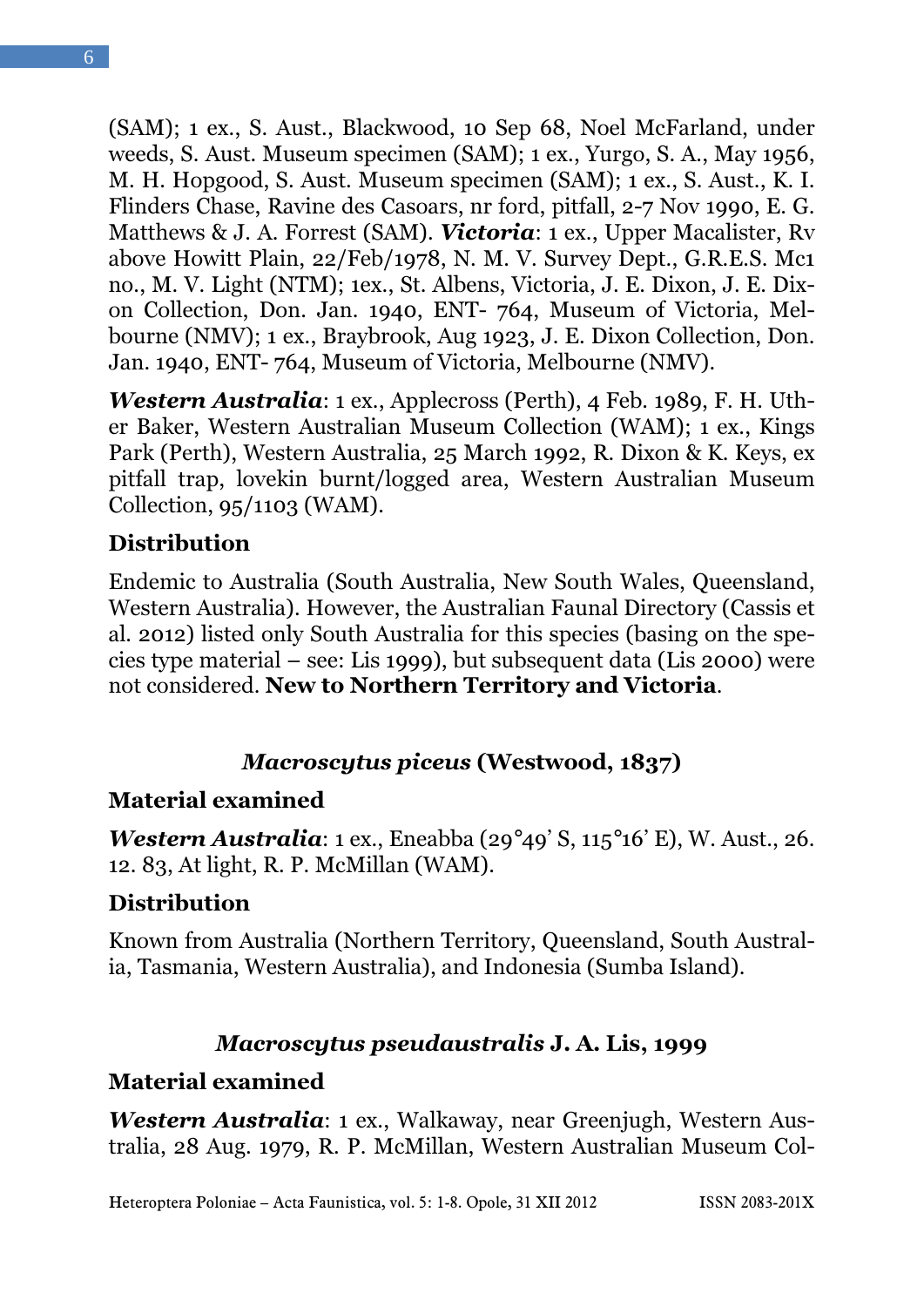7

lection (WAM); 1 ex., WAM, Goldfields Surv., 9/1981, Yuinmery, pitfall, W.F. Humphreys et al., YYR 4 E. striaticalyx woodland, 28°33'25''S, 119°05'30''E, Western Australian Museum Collection (WAM); 1 ex., W. Australia, Emu Field, 300 ml. N. W. of Woomera, IX-X. 1953, F. L. Hill, Pres. by A. W. R. E., B. M. 1954- 173, British Museum, London 5468 (BMNH).

South Australia: 1 ex., S. Aust., 20km S Wirramima, at light, 2 Nov 1975, J. A. Herridge, S. Aust. Museum specimen (SAM); 1 ex., S. Aust., 82.5 km NW Cook, pitfalls, 8 April 1984, 29°55'0'' 130°2'0'', Museum survey party, S. Aust. Museum specimen (SAM); 1 ex., S. Aust., 1.4 km NW Walson bore, 33°43'50''S 139°32'50''E, October 1992, South Olary Plains Survey, S. Aust. Museum specimen (SAM); 1 ex., N. Mernamerna Ruins (N. G. Hawke), Birddsville Track, South Australia, 31. VIII. 1971, M. Archer, Western Australian Museum Collection (WAM); 1 ex., S. Aust., Great Vict. Desert, 8am, 60km S Vokes Hill Cnr., on ground, 29°10' 130°38', 28 Aug. 1980, P. Greenslade, S. Aust. Museum specimen (SAM); 1 ex., Sandhills, Normanville beach, 3rd Feb. 1965, G. F. Gross, S. Aust. Museum Specimen (SAM); 1 ex., S. Aust., Venus Bay, by hand, 21-30 Sept 1993, SEG Survey, S. Aust. Museum specimen (SAM); 1ex., Flinders I., S. Australia, F. Wood Jones, S. Aust. Museum specimen (SAM); 1ex., S. Aust., W of Carappee, Eyre Pen., 20 Oct. 1964, G. F. Gross, S. Aust. Museum specimen (SAM); 1 ex., S. Aust., 7.6 km NNE Bullock dam, 33°21'20''S 139°43'40''E, 23rd October, 1992, South Olary Plains Survey, S. Aust. Museum specimen (SAM).

**Northern Territory**: 1 ex., N. T., Daly River,  $13.45 S 130.42 E$ , M. V. Light, 9-10 Aug 1980, M. B. Malipatil, Northern Territory Museum Specimen (NTM); 1 ex., N. T., Alice Springs, 35D-65G, 20-24. XI. 1968, N. L. H. Krauss Coll., Bishop Museum (BPBM).

**Victoria:** 1ex., Mallee District, Victoria, D. by F. P. Spry,  $5.10.22$ , ENT-764, Museum of Victoria, Melbourne (NMV).

## **Distribution**

Endemic to Australia; recorded only from Western Australia, so far. The species is listed under the wrong name (pseudoaustralis) in the Australian Faunal Directory (Cassis et al. 2012). New to South Australia, Northern Territory and Victoria.